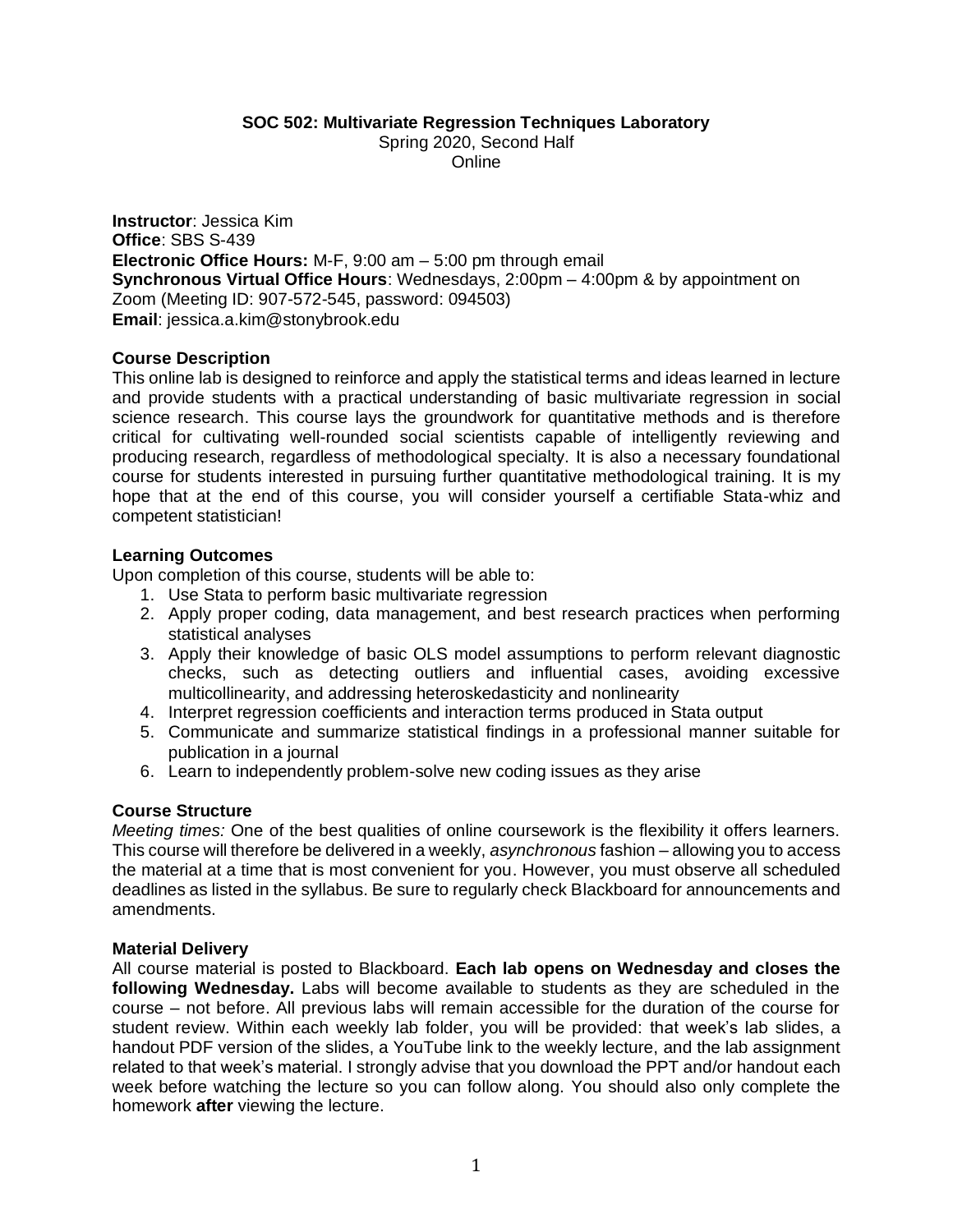# **Technical Requirements**

- A Stony Brook email account to access course communication
- High speed internet connection to access lecture materials via YouTube and Blackboard
- Zoom account for synchronous virtual office hours
	- $\circ$  To get started with Zoom and to download the Zoom plug-in for your computer, please visit:
	- o [https://it.stonybrook.edu/help/kb/getting-started-with-your-stony-brook-zoom](https://it.stonybrook.edu/help/kb/getting-started-with-your-stony-brook-zoom-account)[account](https://it.stonybrook.edu/help/kb/getting-started-with-your-stony-brook-zoom-account)
	- o Zoom ID: 907-572-545
	- o Zoom Password: 094503

## **Evaluation**

This lab is worth 22 percent of your overall grade. Each lab assignment is worth a total of 2 points. Lab assignments will be made available to students each Wednesday and are due the following **Wednesday at 11:59 pm via email**\* (note: EXCEPT Lab 11, which you have two weeks to complete given the timing of Exam II). No late assignments will be accepted. Though these labs are graded, **please feel free to contact me with any questions you have!** Learning Stata can be a frustrating process, and I am here to help. Late assignments will not be accepted. Grades will be posted on Blackboard for you to track your progress.

## **Classroom Policies**

*General Policies*

- Please come to class having with the assigned readings complete. This will only help you better absorb material during lab.
- Please ask questions! There are no dumb questions, and we are all here to learn with and from each other. If you are ever confused, chances are someone else is as well. This is the place to make mistakes and hone your skills.
- If you have any extenuating circumstances that prevent you from completing your work on time (and specifically your lab work), please let me know as soon as possible.
- If you believe I have graded your lab incorrectly, please speak with me within one week of receiving your graded assignment. Appeals received after this time will not be considered.

*Office Hours:* During my established office hours, my time is yours. Please feel free to reach out if you have questions, are struggling with the material, need clarification on something we discussed in class, or if you just want to chat about the course! You should use office hours to ask specific questions, having read the relevant material. Over the course of the semester, I will hold two types of office hours: electronic, and synchronous virtual. Please see below for a description of each.

- *Electronic Office Hours:* **My electronic office hours are M-F, 9:00 am – 5:00 pm.** This is the time during the week that I will read and respond to emails. Please allow for a 24 hour response window. On weekends, please allow for a 48-hour window. If I do not respond to your email within these timeframes, kindly send me a follow-up email.
- *Synchronous Virtual Office Hours:* In addition to being generally available via email, I will also hold weekly synchronous virtual office hours on **Wednesdays from 2:00 pm – 4:00 pm and by appointment** through Zoom. During this time, I will be immediately available to respond to any questions you may have. My hope in holding virtual office hours in this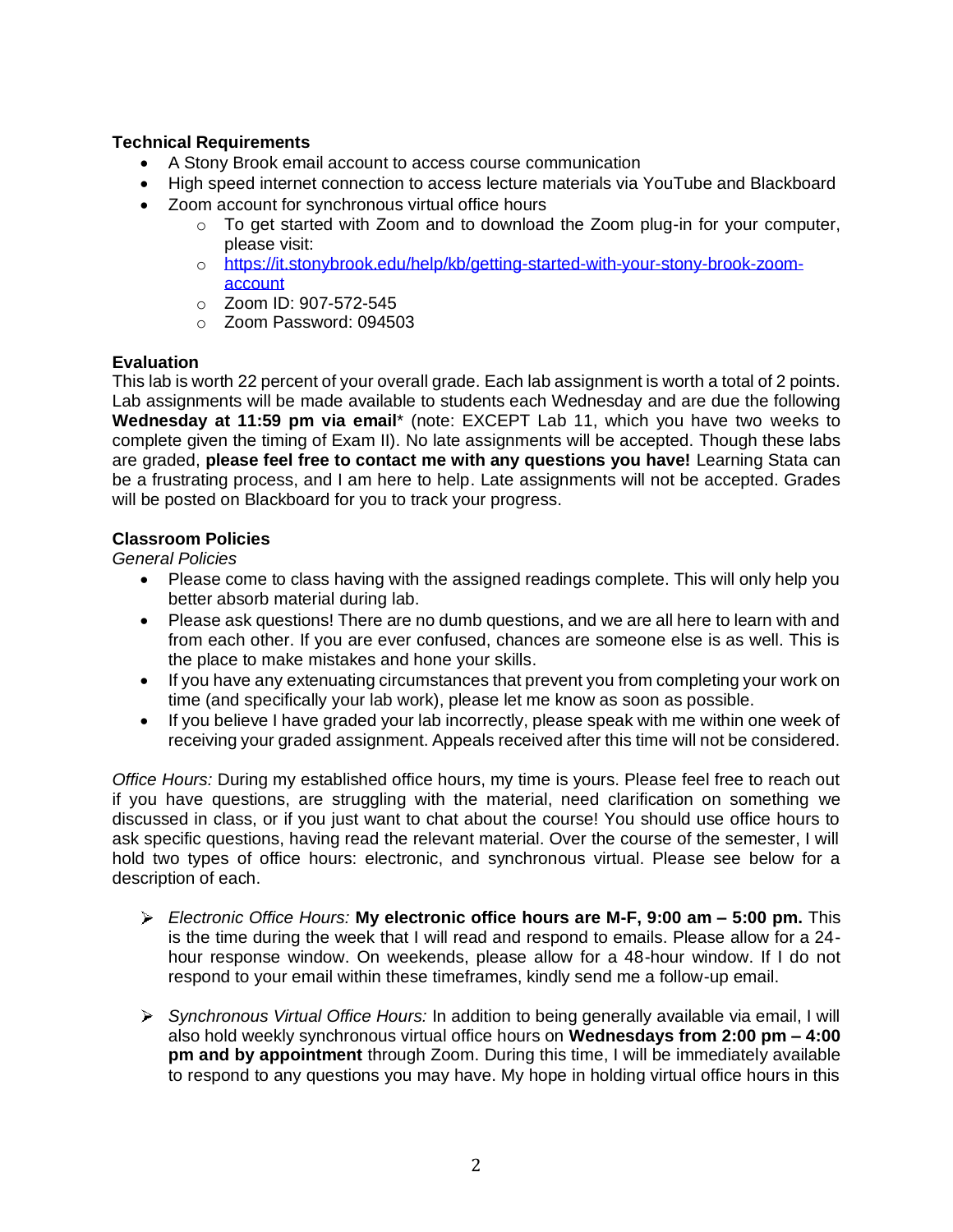way is that I can address your questions in a manner that better mimics a live, interactive session.

#### **Necessary but Still Important Syllabus Things:**

*Academic Integrity*: All submitted assignments should be the honest product of a student's personal efforts. You are welcome and encouraged to discuss class material and assignments openly with your classmates, but the work you submit must be your own. Any submission containing the ideas of another scholar MUST cite those ideas according to standard accepted citation guidelines (MLA, APA, ASA, or Chicago are all acceptable formats). Failure to use proper citations is plagiarism and will be treated as such. Any suspicions of academic dishonesty will be reported to the Academic Judiciary. Any student found guilty of plagiarism will receive a failing grade for the course. For more information regarding academic dishonesty at Stony Brook University and associated policies, please refer to: http://www.stonybrook.edu/commcms/academic\_integrity/.

*Disability Support Services*: If you have a physical, psychological, medical, or learning disability that may impact your course work, please contact Disability Support Services (DSS), room 128 ECC Building: (631) 632-6748. DSS will determine what accommodations are necessary and appropriate. All information and documentation is confidential.

*Critical Incident Management:* Stony Brook University expects students to respect the rights, privileges, and property of other people. Faculty are required to report to the Office of Judicial Affairs any disruptive behavior that interrupts their ability to teach, compromises the safety of the learning environment, and/or inhibits students' ability to learn.